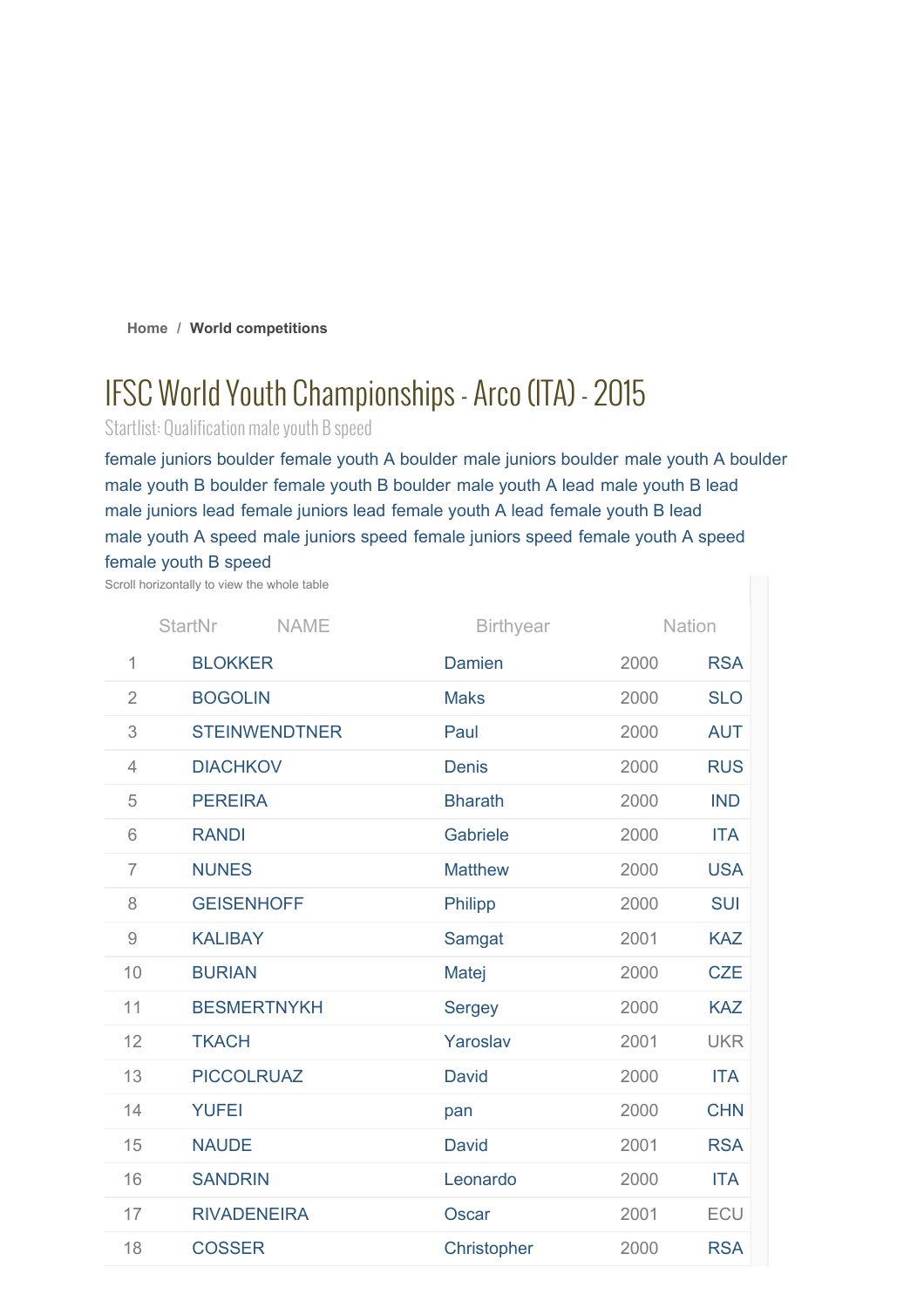| 19 | <b>FOXCROFT</b>   | Liam            | 2001 | <b>RSA</b> |
|----|-------------------|-----------------|------|------------|
| 20 | <b>IVANOV</b>     | Petar           | 2000 | <b>BUL</b> |
| 21 | <b>NIKULIN</b>    | <b>David</b>    | 2001 | <b>KAZ</b> |
| 22 | <b>WIDLARZ</b>    | Jakub           | 2000 | <b>POL</b> |
| 23 | <b>ZEMLIAKOV</b>  | Petr            | 2000 | <b>RUS</b> |
| 24 | <b>BREM</b>       | Eric            | 2000 | <b>USA</b> |
| 25 | <b>KEPL</b>       | Lucas           | 2000 | <b>USA</b> |
| 26 | <b>CHOI</b>       | Seungchan       | 2000 | <b>KOR</b> |
| 27 | <b>SHAPOVALOV</b> | Yegor           | 2001 | <b>UKR</b> |
| 28 | <b>DORIGATTI</b>  | <b>Cristian</b> | 2000 | <b>ITA</b> |
| 29 | <b>PACHECO</b>    | <b>Mateo</b>    | 2001 | ECU        |
| 30 | <b>BOZHKO</b>     | Roman           | 2001 | <b>RUS</b> |
| 31 | <b>YAMALIEV</b>   | <b>Timur</b>    | 2000 | <b>RUS</b> |
| 32 | <b>JANG</b>       | Donghyun        | 2000 | <b>KOR</b> |
| 33 | <b>YURIN</b>      | Andrey          | 2000 | <b>KAZ</b> |
| 34 | <b>TEGAR</b>      | Achmad          | 2000 | <b>INA</b> |
| 35 | <b>HUANG</b>      | <b>Dichong</b>  | 2001 | <b>CHN</b> |
| 36 | <b>CORNAH</b>     | Joshua          | 2000 | <b>NZL</b> |
| 37 | <b>BRATSCHI</b>   | <b>Noah</b>     | 2000 | <b>USA</b> |
|    |                   |                 |      |            |

----------

## IFSC PARTNERS